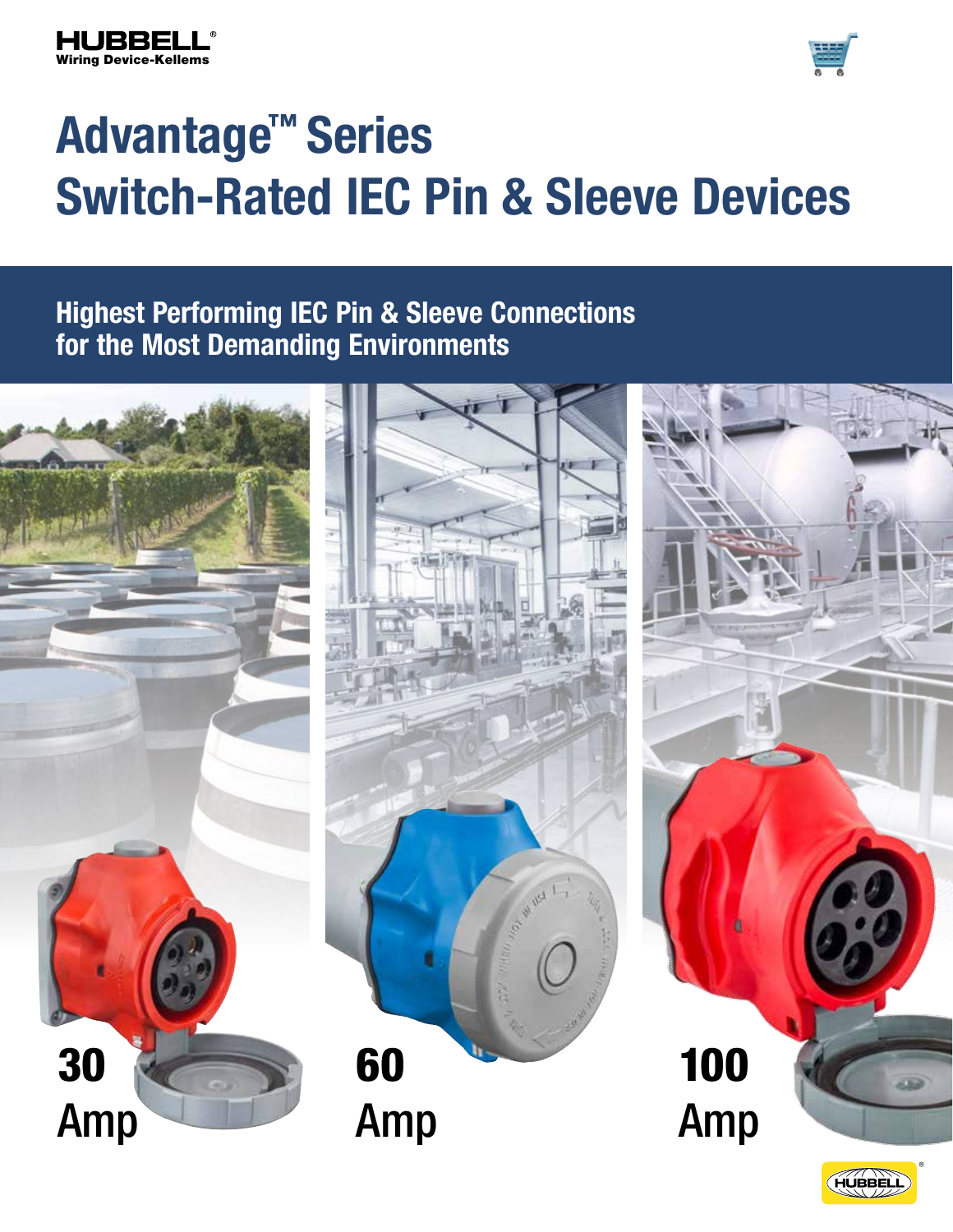

# Advantages by Design



Power Indicating LED Lights Provides visual verification of power when connected.



Ergonomic Design Hubbell puts the Advantage<sup>™</sup> into the palm of your hands with the easy-to-use leverage grip design from Hubbell.

#### Spring-Loaded Cover

 $-1$ 

Spring-loaded to the open position, reminding users that the cover must be secured to ensure maximum ingress protection.

Hubbell's Pin and Sleeve connections have always been safe, that hasn't changed. The Advantage™ Series simply has...

# **More Advantages**



P69k

# **IEC IEC 60309 Singularly Rated Device**

Mates with existing installed base of IEC 60309-2 pin and sleeve devices. Color coded by voltage for easy identification of mating devices.

## Superior Water Ingress Protection

UL witnessed IP69k and UL Type 4X and 12. Built to withstand wet and harsh environments.



## Power Indicating LED Lights

Highly visible, long lasting green LED lights on both sides of the device provide visual verification of power when connected.



# Continuous Ground Engagement

Unswitched feed-through ground pin is first-to-make and last-to-break followed by switched neutral and phase contact(s).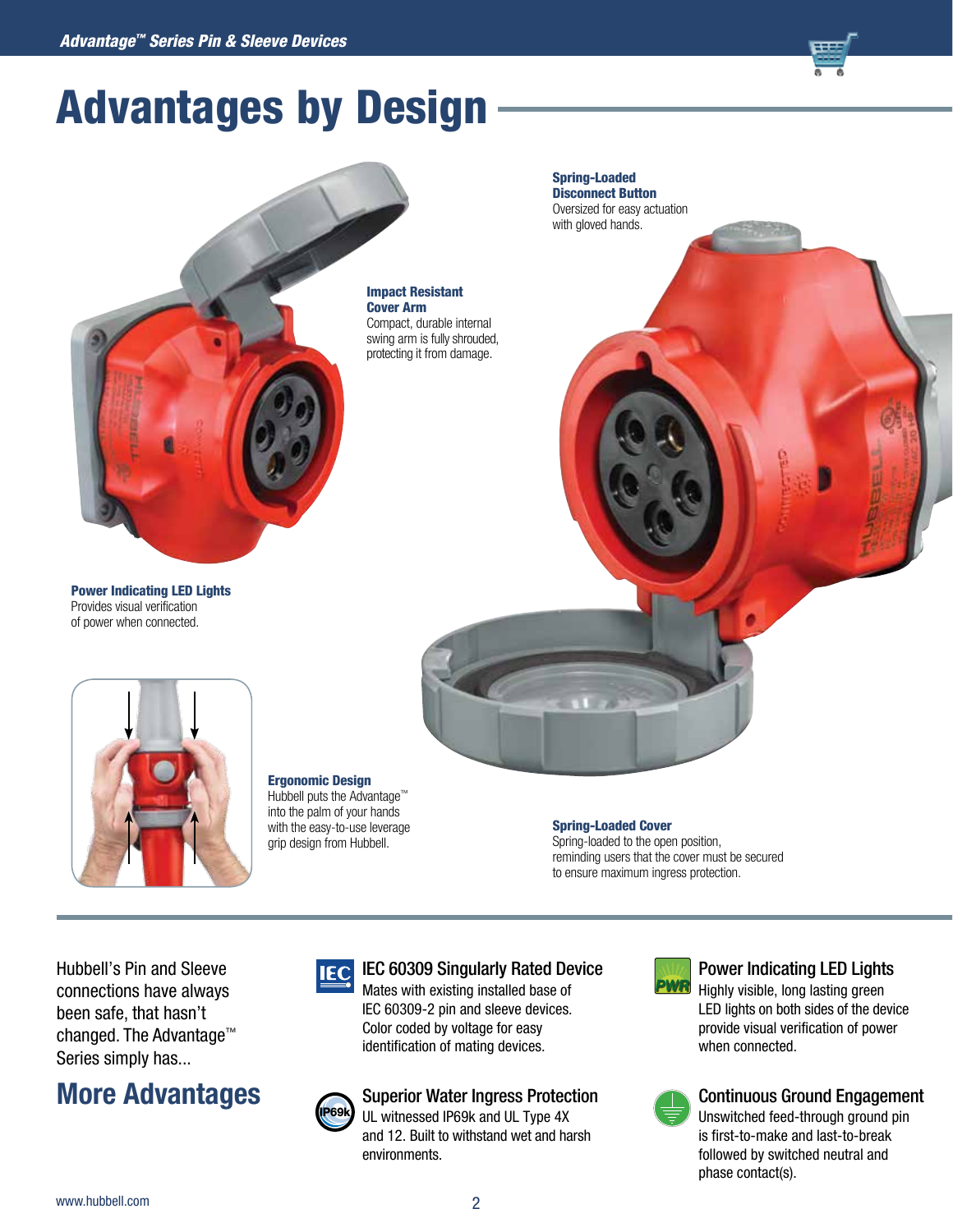### Heavy Duty External Cord Grips

Provide maximum cord retention to maintain unstressed terminations.



#### Pocketed Recess for Screws

Deters slippage of the screwdriver and are conveniently located on the same side for easy installation.

#### Robust and Durable Housing

The UV-stabilized, impact and corrosionresistant PBT housing is designed to withstand harsh industrial environments.

#### Compact Design

Device is similar in size to standard IEC 60309-2 devices. Receptacles mount to standard Hubbell IEC pin and sleeve back boxes.

#### Stainless Steel Hardware

Provides superior corrosion resistance in wet and harsh environments.

### Permanent Labelless Markings

Product ratings are laser-marked into the device and will not wash off for easy permanent identification.

### Sleek Modern Design



Ergonomic device is easy to clean, making it ideal for hygienic food processing facilities.

# Designed to Higher Standards

### UL 2682

The standard to which all switch-rated plug and connectors are tested.

Hubbell's Advantage™ Series Switch-Rated connections passed and established new benchmarks for mechanical and electrical performance in this category. Robust **100kA** Max Short Circuit Current Interruption (SCCR)\*, and up to a **50HP** rating, far exceed most application requirements, making it the ideal solution for your motor connections.

\* When protected by appropriate fuse.

### NEC® Section 430.102(B)

Requires each motor controller to have a disconnecting means within line of sight from the motor and driven equipment.

Advantage™ Series IEC Pin and Sleeve Switch-Rated Devices are approved as disconnecting means for both motor circuits and branch circuits.

# **Accessories**



wiring Device-Kellems in de

## **15º Angle Back Box**

| -                  |                  |                |                |  |  |
|--------------------|------------------|----------------|----------------|--|--|
| Description        | NPT Hub Size*    | Metallic       | Non-Metallic   |  |  |
| 30 and 32A devices | 1 "              | <b>BB301W</b>  | <b>BB2030N</b> |  |  |
| 60 and 63A devices | $1\frac{1}{4}$ " | <b>BB601W</b>  | <b>BB60N</b>   |  |  |
| 100 devices        | 11/5"            | <b>BB1001W</b> | <b>BB100N</b>  |  |  |

*Note: \*Hub is not included; order one of the following Raco® part numbers:* 

*1 in. = 1704, 1¼ in. = 1705, 1½ in. = 1706. These boxes meets IP67 requirement and Type 4X requirements when installed with a watertight conduit hub.*

#### **Liquidtight Adapters**

| Rating of Hubbell                            | Liquidtight            |                   | <b>Liquidtight Adapters</b> | <b>Optional Kellems</b><br>Liquidtight Conduit Grip |  |
|----------------------------------------------|------------------------|-------------------|-----------------------------|-----------------------------------------------------|--|
| Pin and Sleeve Device                        | <b>Conduit Size</b>    | Aluminum          | Non-Metallic                |                                                     |  |
| 30 and 32 Amp<br>3 and 4 wire                | $1/2$ " NPT            | <b>SAB12</b>      |                             | 074093402                                           |  |
|                                              | 3/ <sub>4</sub> " NPT  | SAB <sub>34</sub> |                             | 074093403                                           |  |
|                                              | 1" NPT                 | <b>SAB100</b>     |                             | 074093404                                           |  |
| 30 and 32 Amp 5 wire;<br>60 and 63 Amp (all) | 1/ <sub>2</sub> " NPT  | <b>SAC12</b>      | SAC <sub>12</sub> NM        | 074093402                                           |  |
|                                              | 3/ <sub>4</sub> " NPT  | SAC <sub>34</sub> | SAC34NM                     | 074093403                                           |  |
|                                              | 1" NPT                 | <b>SAC100</b>     | SAC100NM                    | 074093404                                           |  |
|                                              | 11/ <sub>4</sub> " NPT | <b>SAC125</b>     |                             | 074093405                                           |  |
|                                              | 11/ <sub>4</sub> " NPT | <b>SAD125</b>     |                             | 074093405                                           |  |
| 100 Amp (all)                                | 1½" NPT                | <b>SAD150</b>     |                             | 074093406                                           |  |

*Note: Please see our catalog for full line offering.*